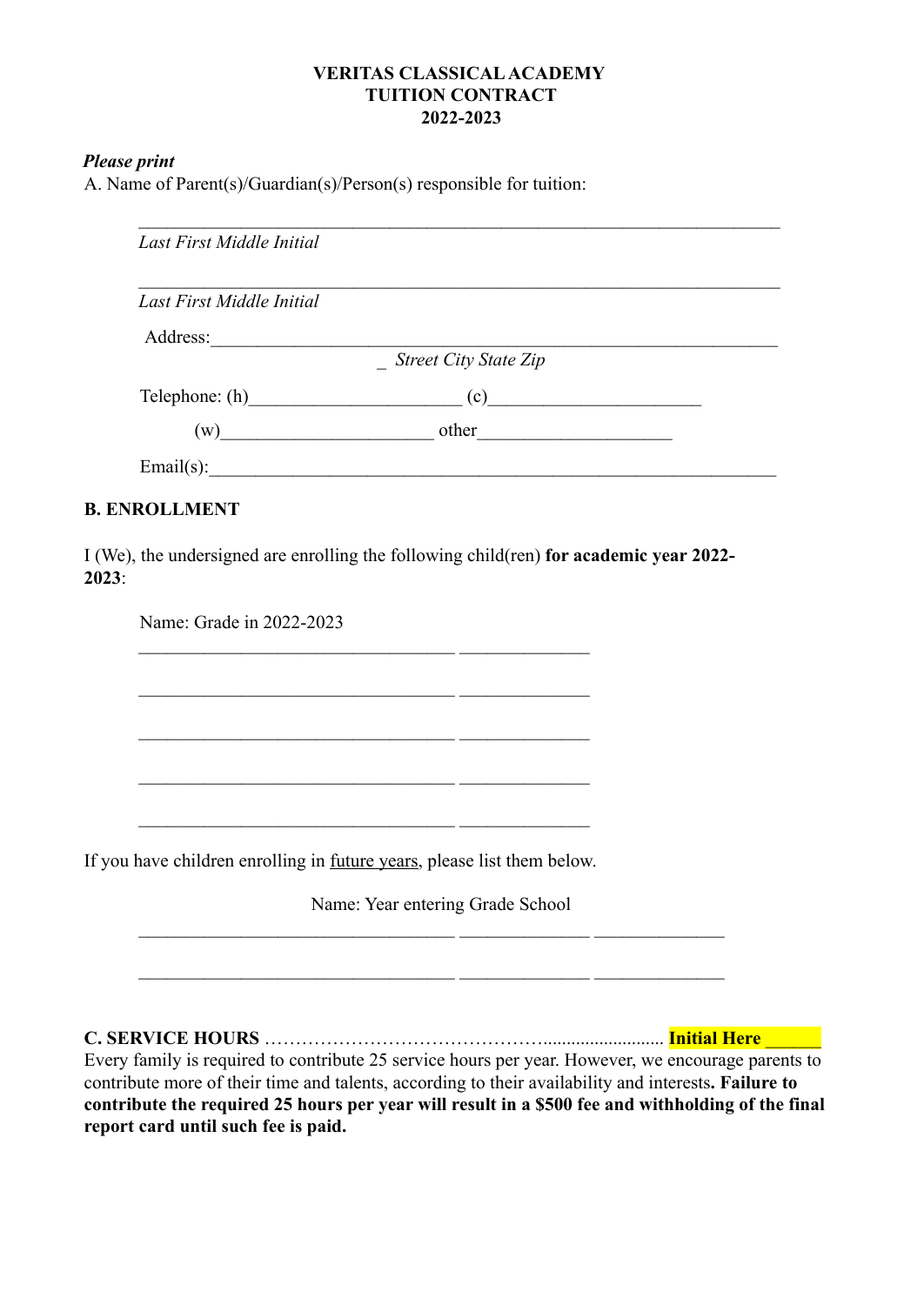*Non-Discrimination Policy -Veritas Classical Academy admits students of any race, color, and national or ethnic origin.*

## **D. TUITION AGREEMENT**

The registration fee is \$300 per student. This registration fee is non-refundable and will be applied toward your tuition bill. All outstanding 2021-2022 tuition bills must be paid by May 1, 2022 before a student can receive a final report card.

### Tuition Rates:

Montessori/PreK/Kindergarten: \$3350 First/One Child (Grades 1-8): \$4950 High School (Grades 9-12): \$5650 Additional children (Grades 1-8): \$4350 per sibling

> **Please initial your payment plan preference.** If no payment plan is selected, you will be billed on the 10-month plan.

**Option 1**: Full Payment. ………………………………………………….....Initial Here \_\_\_\_\_\_ You agree to pay the full tuition for each child by August 1.

**Option 2**: Four Payments……………………………………………………..Initial Here \_\_\_\_\_\_ You agree to make four equal tuition payments due on August 1, November 1, February 1, and May 1.

**Option 3**: 10 Monthly payments ……………………………………………...Initial Here \_\_\_\_\_\_ You agree to make ten monthly payments beginning August 1 and due on the  $1<sup>st</sup>$  day of each month thereafter with a final payment due on May 1.

# **E. FUNDRAISING COMMITMENT**………………………………………...……**Initial Here**

The school has made a commitment that it will hold only two major fundraising events per year. These events help keep our tuition low. In exchange, every family is expected to be involved in these events by preparing their children to participate, contributing foods, décor, talents, etc. (as requested), and by purchasing or selling tickets for the events, and encouraging others to attend. Failure to purchase/sell the required number of tickets will result in the unsold ticket fees being assessed to your account.

**F. DELINQUENT ACCOUNTS**………………………………………………..…**Initial Here** \_\_\_\_\_\_ The school will notify the responsible parties regarding past due accounts. Accounts remaining delinquent for 60 days may be referred to a collection agency if there is no communication or satisfactory arrangements made for payment. In addition, the student(s) will not be permitted to continue attending school and report cards will be withheld until the account is brought current.

I/We hereby agree to pay the tuition for my child(ren)'s enrollment at Veritas Classical Academy in accordance with the schedule and payment option selected above and to abide by all requirements and provisions stated in this Contract. I/We understand that this is a legal, binding, and enforceable Contract.

Signature(s) of both residential Parent(s) or Guardian(s):